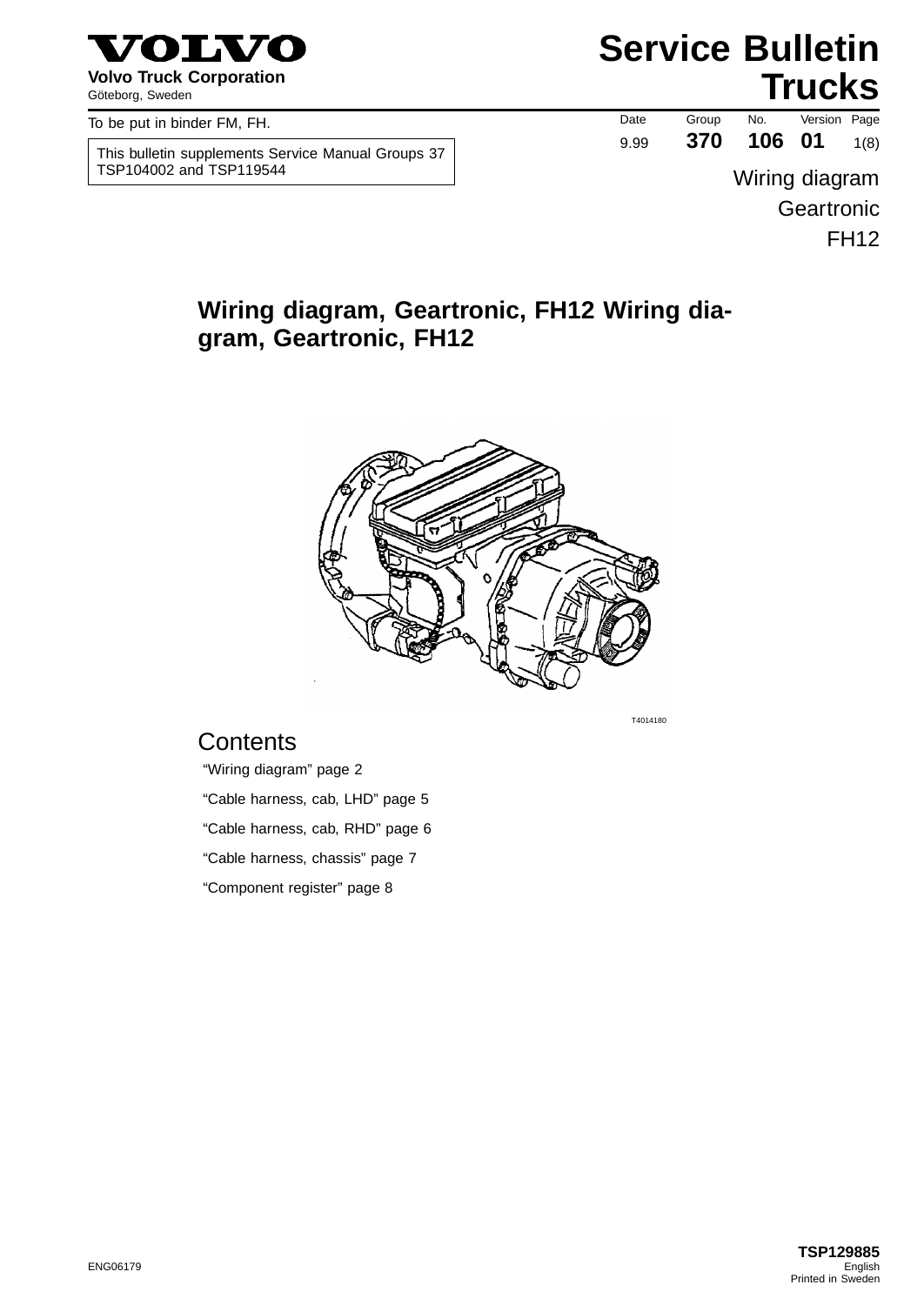



32

 $|E(18)|$ 

 $0.75 W -$ 

SALTCHES  $\begin{bmatrix} 970 \\ 5/7 \end{bmatrix}$ 

1149 1 1149 2

 $\bigcap_{i=1}^{n}$  AGS11

T3013454

 $-$  0.75 BN  $-$ 

6048A UVG4

 $1.5$   $N$  $\bot$ 

 $\overline{1:4}$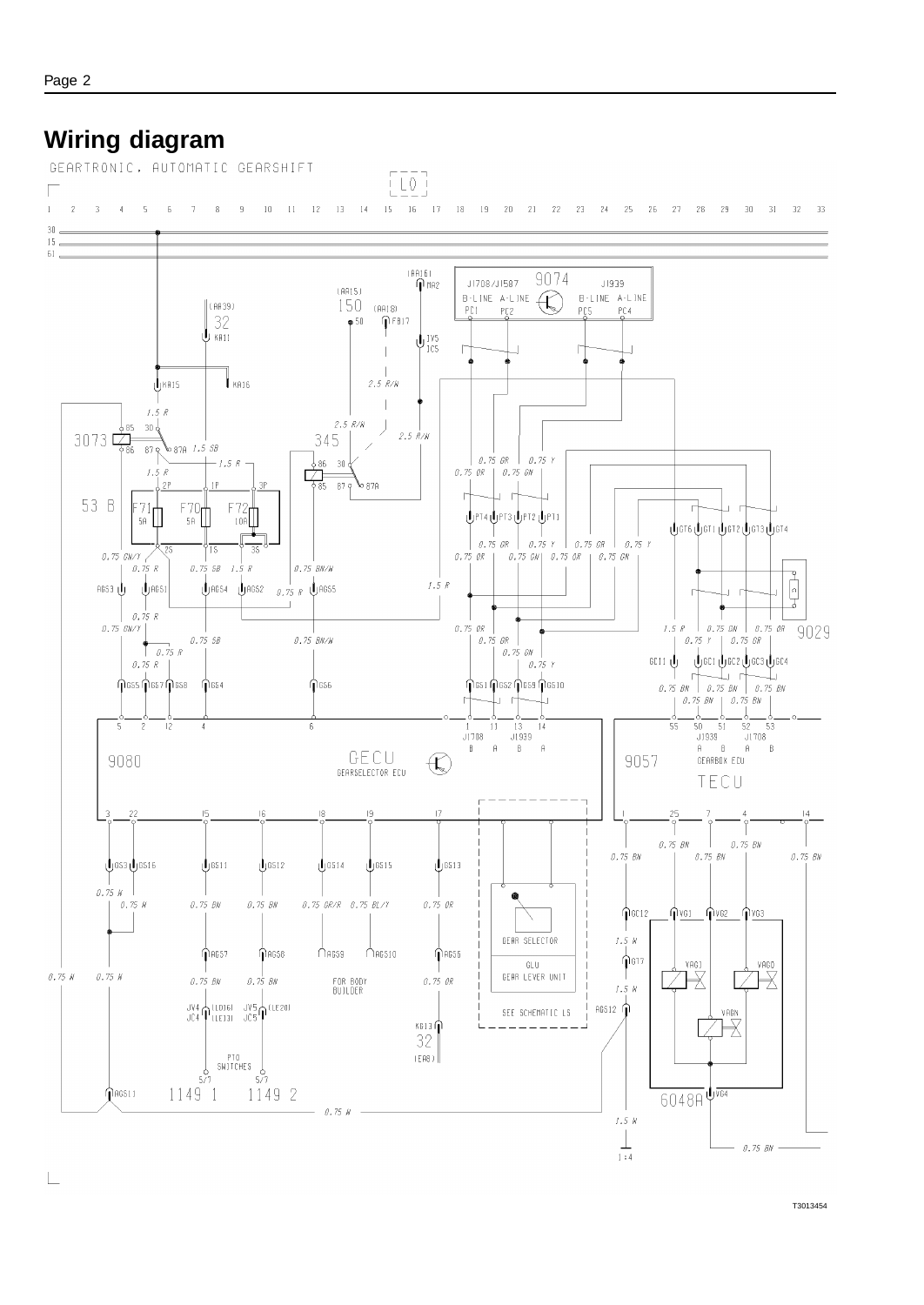| <b>Volvo Truck Corporation</b><br>Date<br><b>Service Bulletin</b><br>9.99 |      |  |  |          |      |      |     |       |    |    |     |    |    | Group |    | No. |    | Version Page |      |    |     |      |       |  |    |      |      |     |     |     |    |  |
|---------------------------------------------------------------------------|------|--|--|----------|------|------|-----|-------|----|----|-----|----|----|-------|----|-----|----|--------------|------|----|-----|------|-------|--|----|------|------|-----|-----|-----|----|--|
|                                                                           |      |  |  |          |      |      |     |       |    |    | 370 |    |    | 106   |    | 01  |    | 3(8)         |      |    |     |      |       |  |    |      |      |     |     |     |    |  |
|                                                                           |      |  |  |          |      |      |     |       |    |    |     |    |    |       |    |     |    |              |      |    |     |      |       |  |    |      |      |     |     |     |    |  |
|                                                                           |      |  |  |          |      |      |     |       |    |    |     |    |    |       |    |     |    |              |      |    |     |      |       |  |    |      |      |     |     |     |    |  |
|                                                                           | - 34 |  |  | 35 36 37 | - 38 | - 39 | -40 | $-41$ | 42 | 43 | 44  | 45 | 46 | 47    | 48 | -49 | 50 | - 51         | - 52 | 53 | -54 | - 55 | 56 57 |  | 58 | - 59 | -60. | -61 | -62 | -63 | 65 |  |



T3013457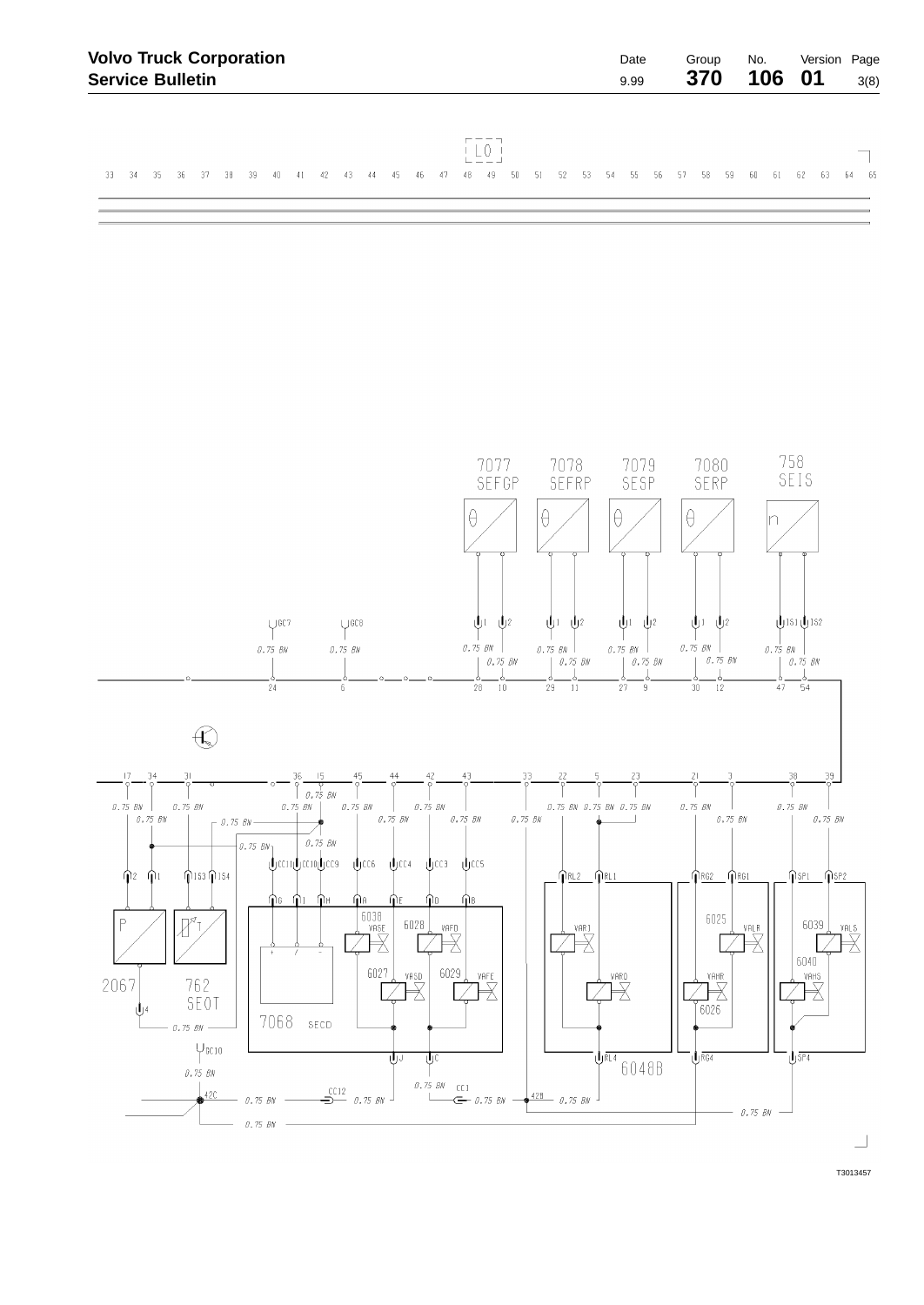|    | GLU, GEAR SELECTOR |  |  |  |                                                                      |  |  |  |  |  |  |  |  |
|----|--------------------|--|--|--|----------------------------------------------------------------------|--|--|--|--|--|--|--|--|
|    |                    |  |  |  |                                                                      |  |  |  |  |  |  |  |  |
|    |                    |  |  |  | 1 2 3 4 5 6 7 8 9 10 11 12 13 14 15 16 17 18 19 20 21 22 23 24 25 26 |  |  |  |  |  |  |  |  |
| 30 |                    |  |  |  |                                                                      |  |  |  |  |  |  |  |  |
|    |                    |  |  |  |                                                                      |  |  |  |  |  |  |  |  |



T3013456

 $\overline{\phantom{a}}$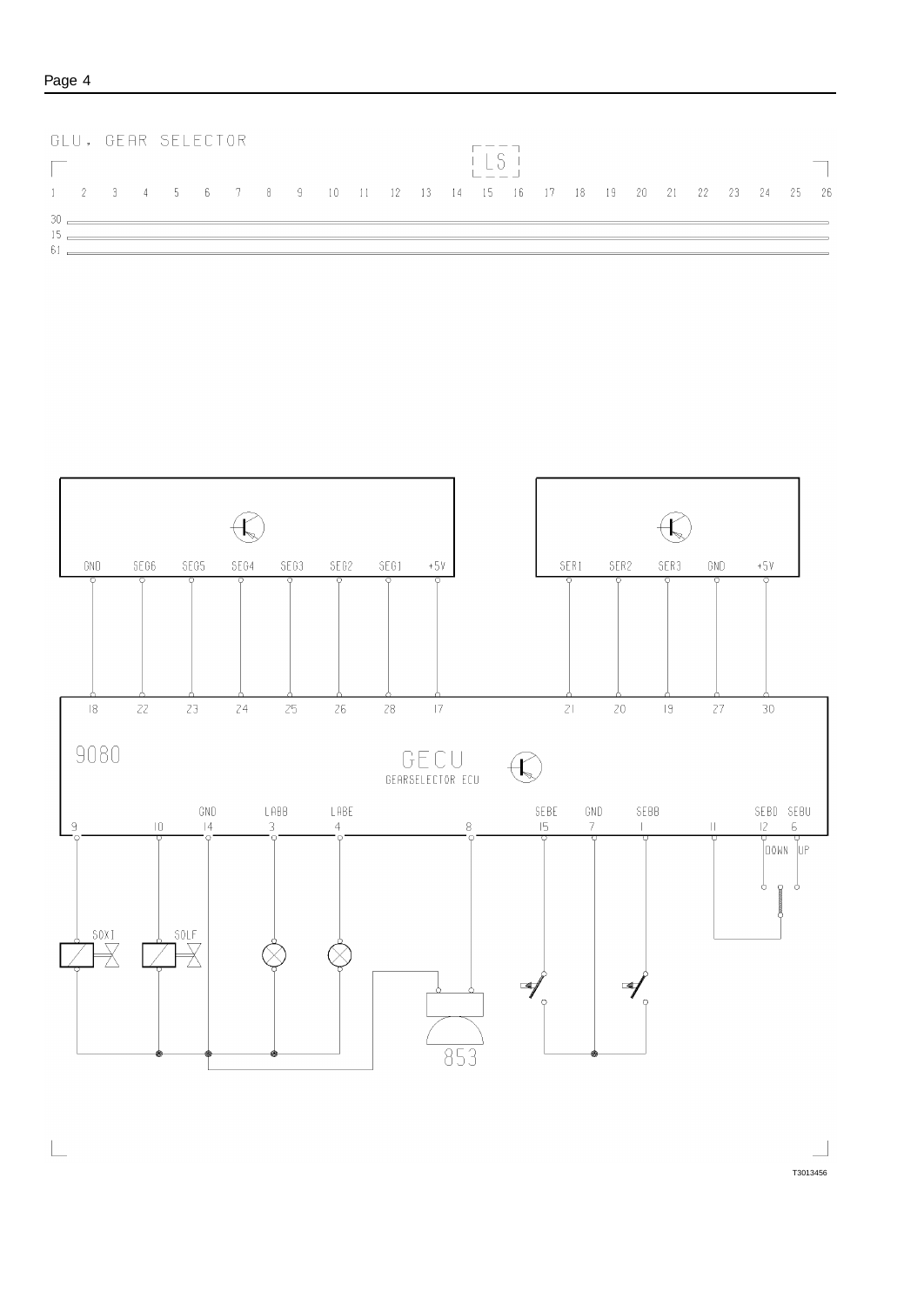

# **Cable harness, cab, LHD Cable** harness, cab, EH

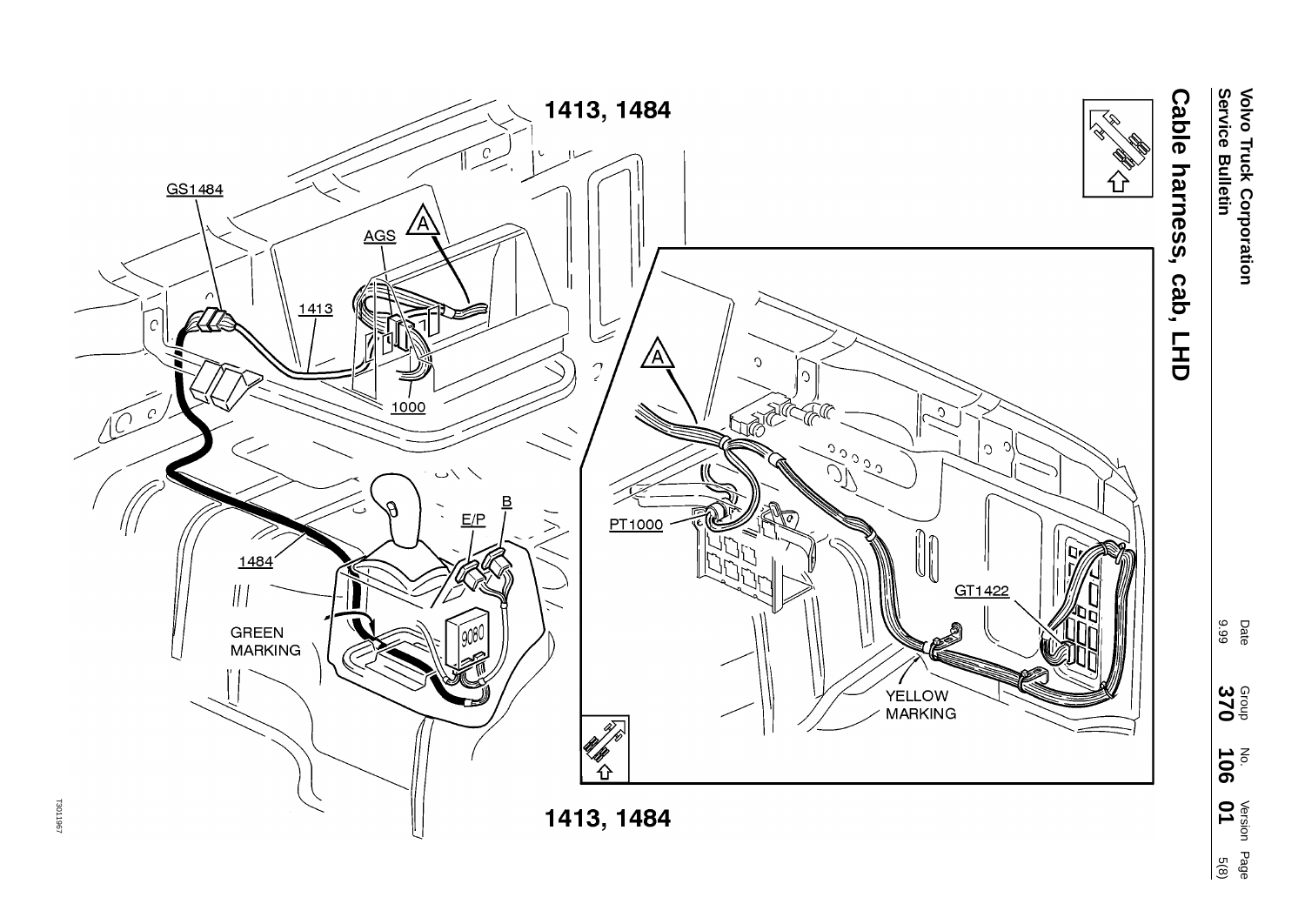

Page 6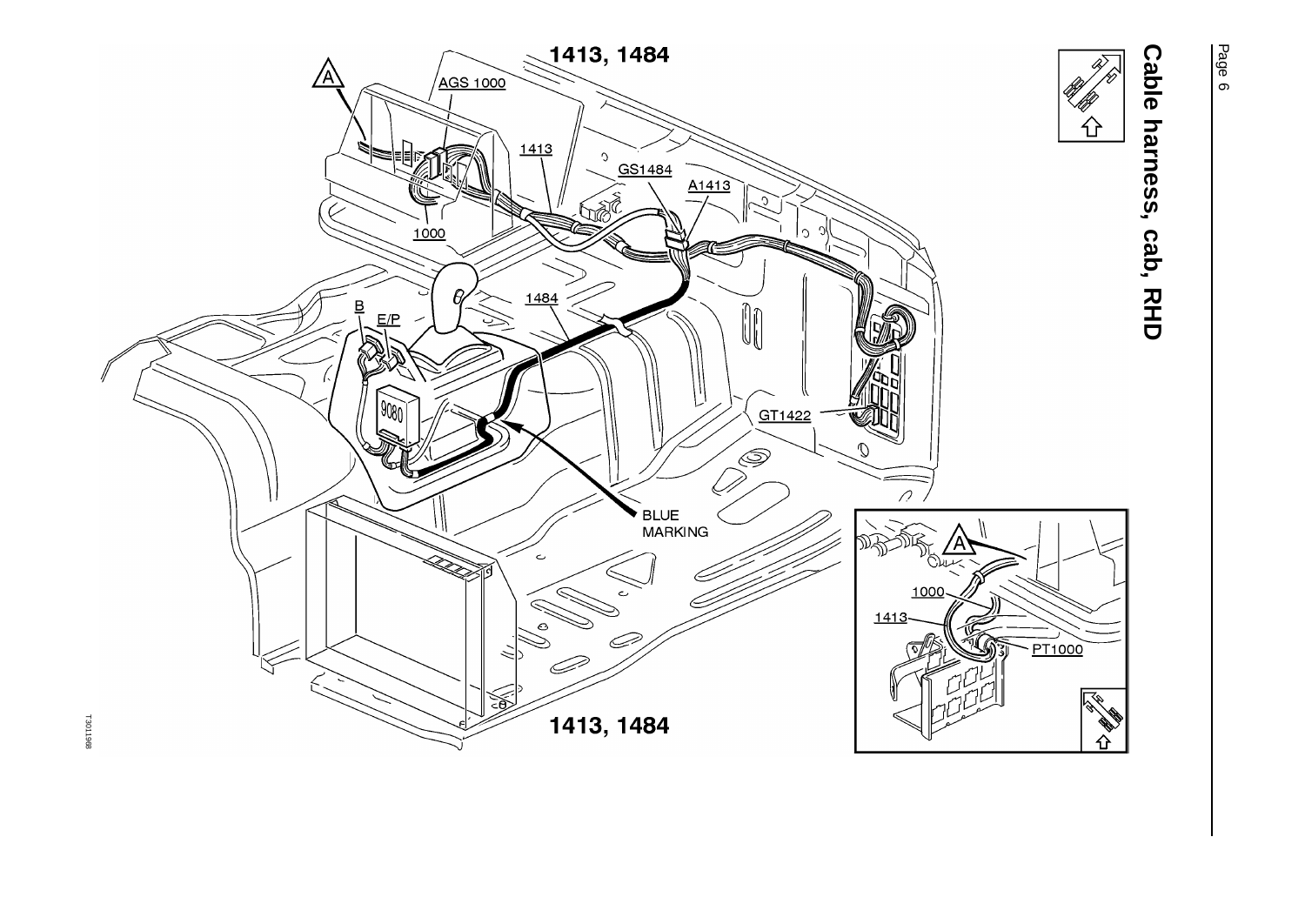

T3011488

7(8)